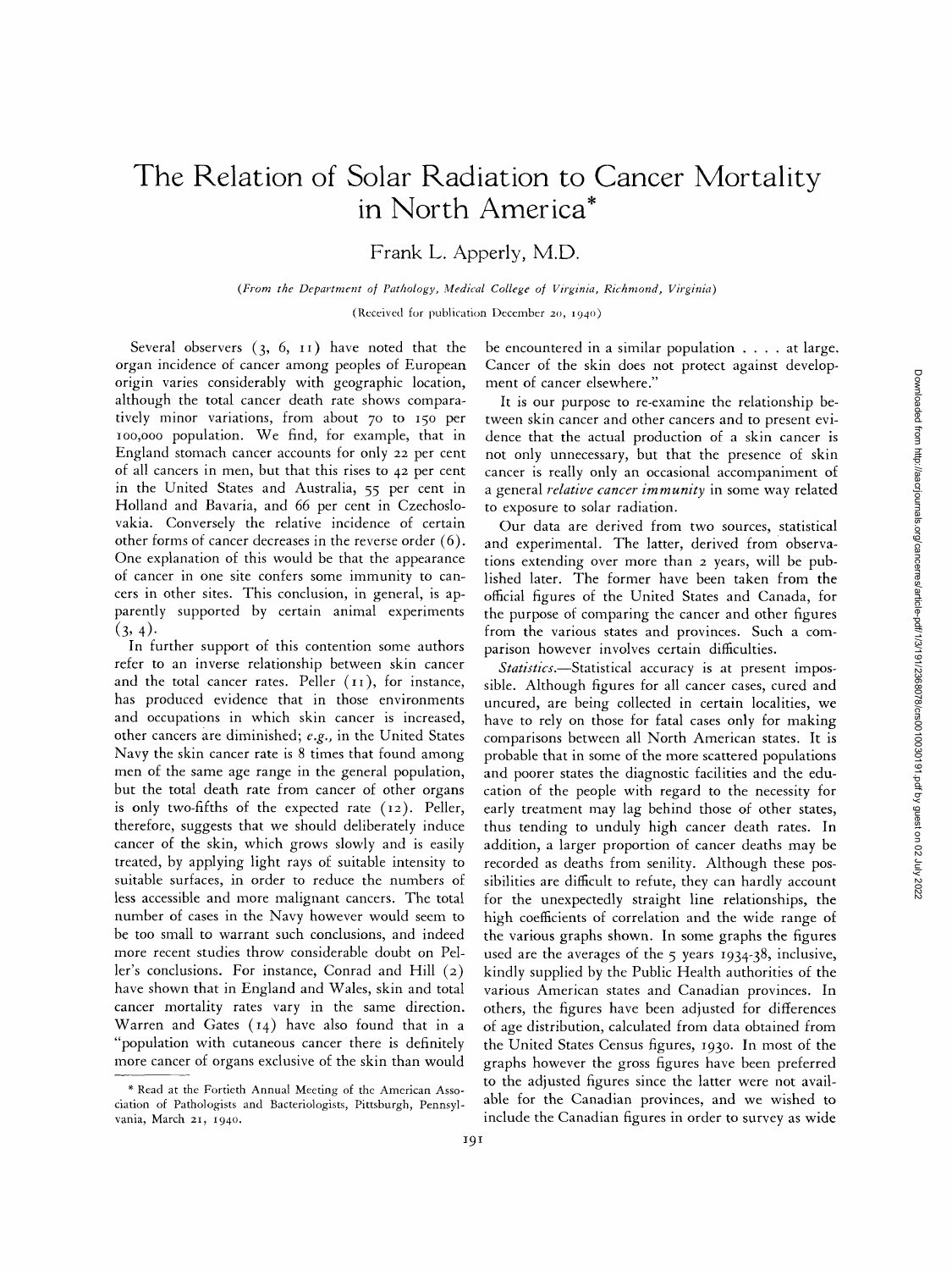a geographical area as possible with the maximum differences in climatic conditions.

*Racial digerences.--Since* the skin cancer rate in negroes is only about  $1/7$  that of white persons, it follows that a large negro population in a state must unduly lower the figures for that state. Therefore all states with a negro population of  $\zeta$  per cent or more have been excluded from consideration in certain of the graphs shown. Owing to lack of information we are unable to deal with possible variations in cancer incidence due to the uneven distribution over the continent of other racial stocks.

*Occupation.--Since* one of the important matters in this study is the relation of skin and other cancers to solar radiation it at first seemed that we should investigate the relation of cancers to the total annual radiation in each state. Further consideration however seemed to indicate the actual number of people exposed to sunlight as a much more significant factor than the annual available radiation. A group of office clerks could not be expected to have as much skin cancer as a group of farmers, irrespective of the total solar radiation. It was not possible to obtain the proportion of each state population engaged in occupations most exposed to sunlight. Broders  $(1)$ , however, has shown that the farming class provides 54 per cent of skin cancers in his experience, and farmers form by far the largest class so exposed. It was therefore decided to investigate the relation of skin and total cancer death rates in each state to the proportion of the population engaged in agriculture. The latter figures (I933) were obtained from the *National Encyclopedia,*  for the United States, and from the Dominion Bureau of Statistics at Ottawa, for the Canadian provinces.

*Climate, latitude, and temperature.--Any* attempt to estimate the effects of these factors is unsatisfactory. We shall however in some cases refer to the mean annual temperatures of the various states as a factor in skin cancer, using figures obtained from the *National Encyclopedia* and the *Meteorological Tables*  of the Canadian Department of Marine. In other cases we have employed the Solar Radiation Index calculated for each state by James Smith  $(13)$ . Reference should be made to Smith's paper for the method of calculation. Consideration of the degree of exposure to wind, dusts, and other surface irritants which might act in conjunction with solar radiation has been omitted for lack of sufficient information.

It will be obvious that a correlation between cancer rates and the number of people exposed to sunlight would indicate some direct effect of the latter on cancer incidence. On the other hand a correlation between cancer and the amount of solar radiation alone would suggest rather that the effect of sunlight on cancer might be an indirect one.

## THE RELATION OF SKIN CANCER MORTALITY TO SOLAR RADIATION

In Fig. i the skin cancer deaths per Ioo,ooo population for each state in the United States and Canada are plotted against the per cent of the populations engaged in farming (farmers and farm laborers). It is at once clear that, (a) with the exception of what we shall designate the "cold state group" (the Dakotas, Minnesota, Wyoming, Alberta, Saskatchewan, Manitoba, and Quebec, all with a mean annual temperature



F<sub>IG</sub>. 1.—Showing the relation of skin cancer mortality rate to the proportion of farmers and farm workers in the populations of the American and Canadian states. (For calculating the values of r, certain states have been included in both groups; *viz.,* Mass., N. Y., I11., Conn., Mich., N. J., B. C., and Que.)

of less than  $42^{\circ}F$ .), skin cancer deaths vary, in general, with the agricultural population. The lines of regression of these groups cut the ordinate at about 2; *i.e.,*  there still remains a skin cancer rate independent of the hazards of farming and presumably due to other causes. (Vermont and Prince Edward Island also have mean annual temperatures less than  $42^{\circ}$ F., but fall in with the majority group). (b) When, however, the mean annual temperature falls to less than  $42^{\circ}$ F. (the "cold state group") we find a peculiar phenomenon; *viz.,* not only does an increase of the farming population have no effect in raising skin cancer mortality, but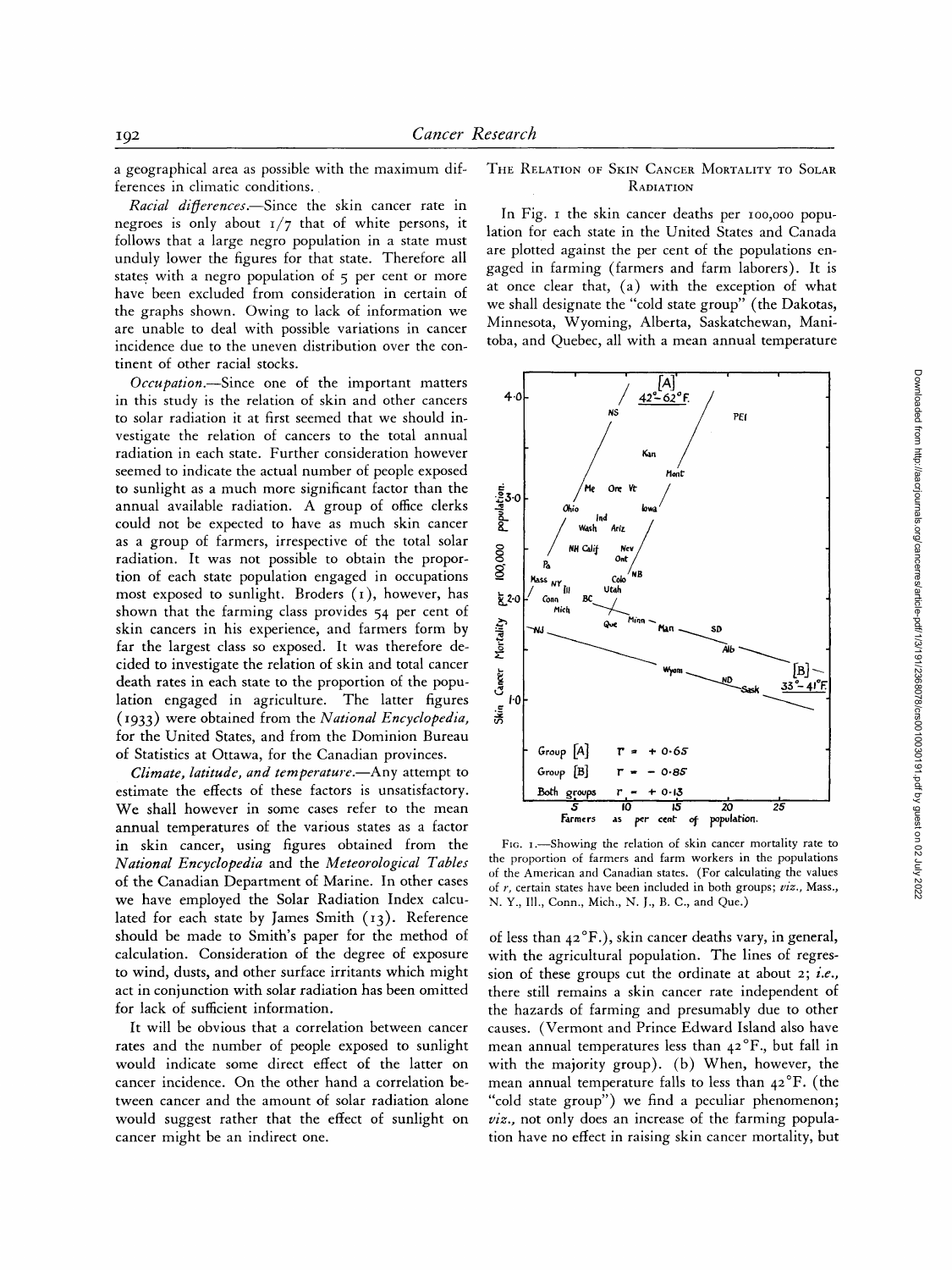it actually does the reverse and skin cancer mortality falls.

Figure 2 shows the relationship between Smith's Solar Radiation Index and skin cancer mortality rate for white populations adjusted for age. In the case of 6 states (Arizona, California, Colorado, Kansas, Nebraska, and Utah) the calculated index figures were stated by Smith to be excessive. These states are therefore omitted. Since the Canadian figures were unavailable, the general position of the "cold state group" cannot be ascertained.



Fig. 2.-Showing the relation of skin cancer mortality rate (white population, adjusted for age) to Smith's Solar Radiation Index in the American states.

The decline of skin cancer in the colder states might be brought about by one or both of two factors: (a) an increasing agricultural population means a diminution of the numbers engaged in those occupations which are responsible for other forms of occupational cancer, thus leading to a decrease in total skin cancers. Since we have no data on these occupations in the various states, this factor is difficult to evaluate. (b) Sunlight, of insufficient intensity to cause cancer of exposed skin, may in some other way produce a relative immunity to cancer in general, including skin cancer. This was next investigated.

## THE RELATION OF THE TOTAL CANCER MORTALITY TO SOLAR RADIATION

Figure 3 shows the relation of the total cancer mortality per 100,000 population to the farming population. Fig. 4 shows the same relationship for cancers per 100,000 people over the age of 45. Fig.  $5$  shows the relation of total cancer (white population) to the Solar Radiation Index of Smith (13). These results have been evaluated statistically and the coefficients of correlation  $(r)$  recorded on each graph. According to Snedecor's Statistical Methods (1937) these coefficients are highly significant. It is therefore evident from these graphs that the general cancer rate declines with increasing solar radiation and with increasing numbers of people exposed thereto.



FIG. 3.-Showing the relation of total cancer mortality rate to the proportion of farmers and farm workers in the populations of the American and Canadian states.

It now seems clear that we are dealing with the operation of two mutually opposing forces; i.e., that solar radiation or something closely associated therewith, has two separate effects, (a) it produces some sort of relative immunity to cancer in general and, in those localities where the mean temperature is less than about  $42^{\circ}$ F., even to skin cancer, but, (b) at mean temperatures above 42°F., solar radiation produces more cancer on those parts of the skin exposed thereto, in spite of a generally raised immunity.

These generalizations help us to understand why different observers have failed to show any consistent correlation between skin cancer and total cancer: e.g., Peller's population, living in warmer climates, shows an inverse relationship, whereas the relationship is a direct one in the colder and less sunny climates of England and Wales  $(2)$ .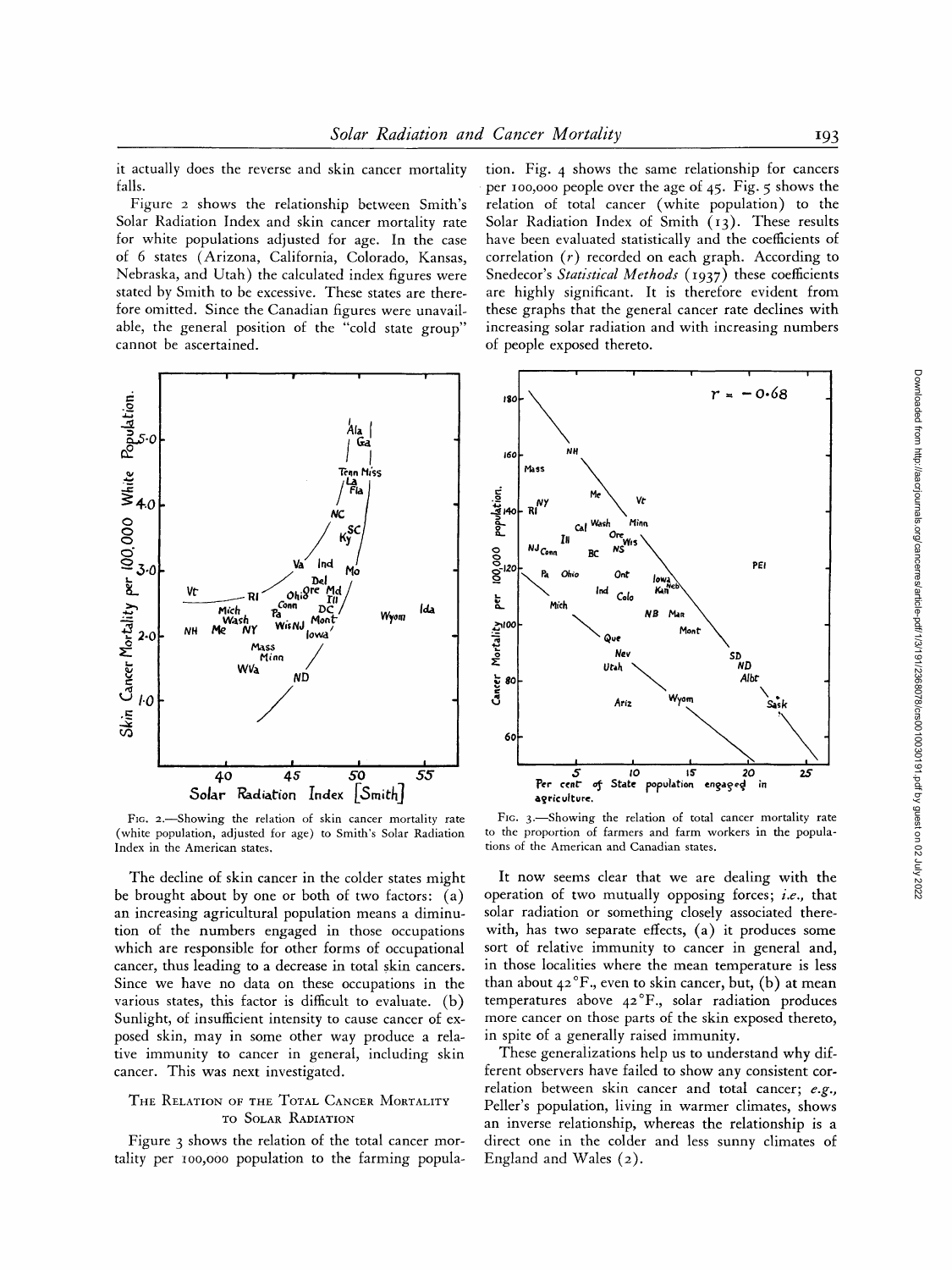## DATA FROM OTHER COUNTRIES

For comparison with the North American figures it is of interest to cite those from various other coun-



Fig. 4. Showing the relation of total cancer mortality in that part of the population aged 45 years or more, to the proportion of farm workers in American and Canadian states.



FIG. 5.-Showing the relation of total cancer mortality rates to Smith's Solar Radiation Index in the American states, (white population only).

tries at different latitudes. However, many difficulties of interpretation and other indeterminate factors arise. Thus it is probable that the facilities for the diagnosis of cancer are not as adequate in many of the tropical

countries as in those of more temperate climates, and therefore their statistics are less reliable. On the other hand in cities diagnosis is likely to be more accurate. It is therefore more significant to compare figures for cities arranged in groups according to latitude. Table I, from Hoffman  $(5)$ , shows the progressive decline in total cancer mortality with approach to the equator. Also, the total cancer rates in southern Europe (Italy, Spain, Portugal, and southern France) are much lower than those in northern Europe, even when corrections are made for differences of population ages  $(5, 7)$ .

TABLE I: MORTALITY FROM CANCER IN CITIES ACCORDING TO LATITUDE, 1908-12\*

| Number of<br>cities | Degrees of<br>latitude | Deaths from<br>cancer | Rate per<br>100,000<br>population |
|---------------------|------------------------|-----------------------|-----------------------------------|
| 35                  | $60 N - 50 N$          | 119,374               | 105.7                             |
| 48                  | 50 N-40 N              | 121,216               | 92.4                              |
| 24                  | 40 N-30 N              | 37,451                | 78.1                              |
| 7                   | 30 N-10 N              | 5,696                 | 42.3                              |
| 4                   | 10 N—10 S              | 1,056                 | 40.9                              |
| 7                   | $10 S - 30 S$          | 3,040                 | $37 - 7$                          |
| 5                   | $30 S - 40 S$          | 11,048                | 89.8                              |

\* Modified from Hoffman (5).

#### THE NATURE OF THE RELATION OF SOLAR RADIATION TO CANCER MORTALITY

Assuming the truth of our thesis concerning an inverse relationship between total cancer and exposure to solar radiation, we must next consider the nature of that relationship. There are two possibilities:

(a) That the relative immunity from cancer in farming states is an indirect effect, possibly brought about by some beneficent effect of solar radiation on the larger amounts of foodstuffs produced in these states. Although with modern transport these foodstuffs are probably fairly evenly distributed and consumed over the continent, it is also probable that the more expensive green vegetables and raw foods would be less available to the low wage masses in the manufacturing states and cities than to those in the farming states which produced the food. In that case, all cities, irrespective of latitude, would have nearly equally high cancer rates. As Table I shows, however, cancer in cities also falls with approach to the equator and increasing solar exposure.

(b) That relative immunity to cancer is a direct effect of sunlight. The only direct evidence of which we are aware that bears on this question is certain experimental work on animals which, however, as always, must be applied with caution and reserve to human problems. Pierce, Van Allen, and Brown (9, 10) have found in a series of experiments extending over 4 years, that constant light (Mazda and mercury arc lamps) lowers the malignancy (i.e., incidence, mortality, and number of metastases) of transplanted